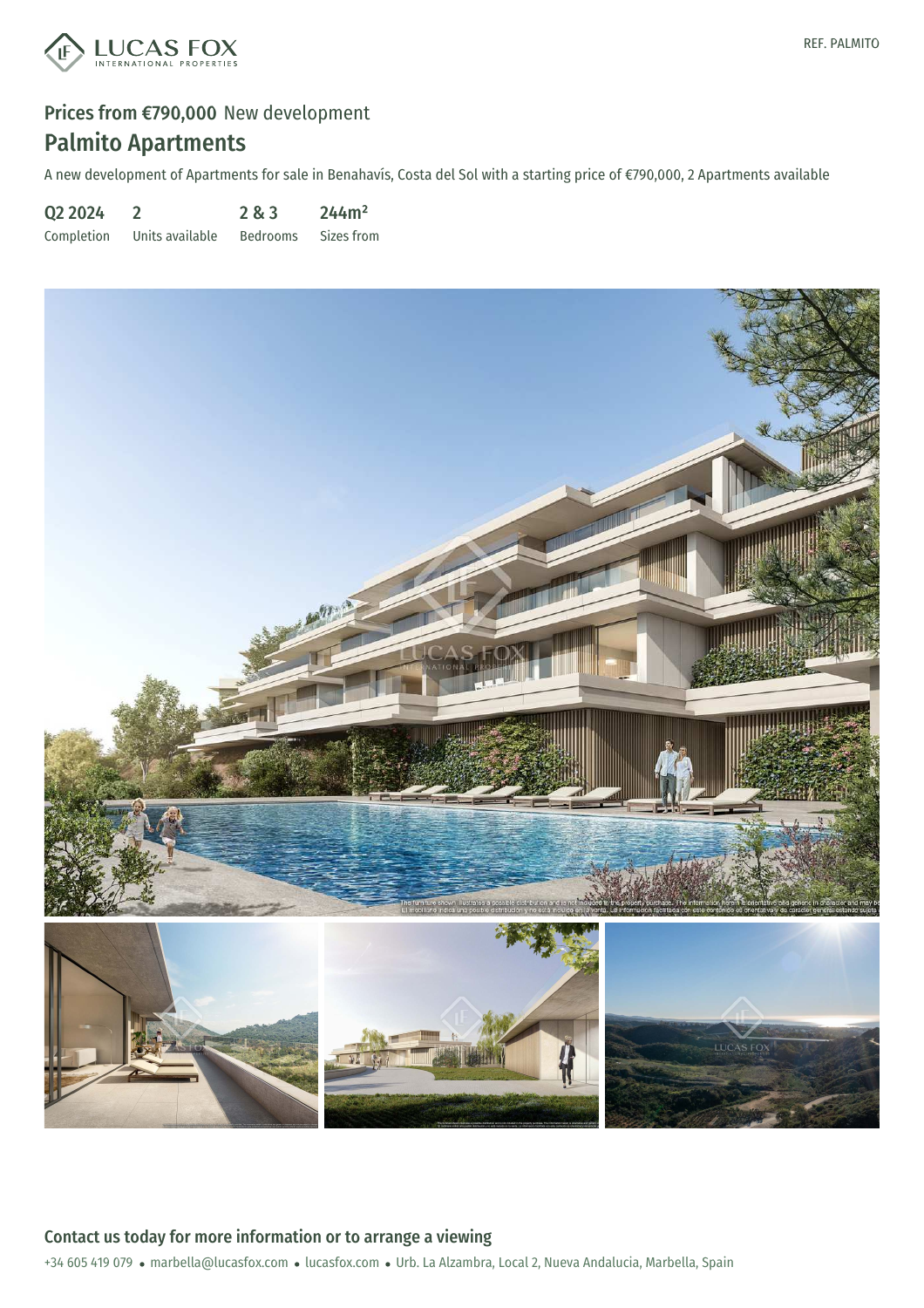

A new development of Apartments for sale in Benahavís, Costa del Sol with a starting price of €790,000, 2 Apartments available

| Q2 2024    |                 | 2 & 3           | 244m <sup>2</sup> |
|------------|-----------------|-----------------|-------------------|
| Completion | Units available | <b>Bedrooms</b> | Sizes from        |

#### **OVERVIEW**

A new development of apartments and penthouses for sale in Real de La Quinta resort, Benahavis. Palmitos is a small, exclusive project of luxury apartments and penthouses, with stunning views across the resort to the Mediterranean Sea.

Palmito is the third development in the Real de La Quinta resort and consists of 3 buildings and a total of only 16 apartments. In low rise buildings with just 3 floors, these apartments are very spacious and boast an exquisite modern design with parking and storage included, designed by a renowned architect: Rafael de La Hoz.

From their prime, elevated position at the southern part of the Resort, Palmitos apartments enjoy exquisite views across the golf course to the lake and Lake Club, La Concha Mountain and the Marbella coastline.

Generous living areas and large terraces create a sense of space and freedom encouraging outdoor living as well as interior comfort and, with no more than 6 apartments per building, each apartment enjoys the benefits of having only one adjoining neighbour. Real de La Quinta is the first project in Spain that has received the infrastructure planning certificate issued by BREEAM, the leading global sustainability assessment organization.

The apartments range in size from 245 sqm to 475 sqm, with large terraces of up to 290 sqm. Ground floors are elevated, and penthouses can have custom-designed rooftop terraces with private pools.

- Apartments with 2 bedrooms from 795,000 euros
- Apartments with 3 bedrooms from 750,000 euros
- Penthouses with large [terraces](mailto:marbella@lucasfox.com) from 1,[525,000](https://www.lucasfox.com) euros

If you like more information about prices and availability of Palmitos, please do not hesitate to contact us.



[lucasfox.com/go/palmito](https://www.lucasfox.com/go/palmito)

The specifics of this development are subject to change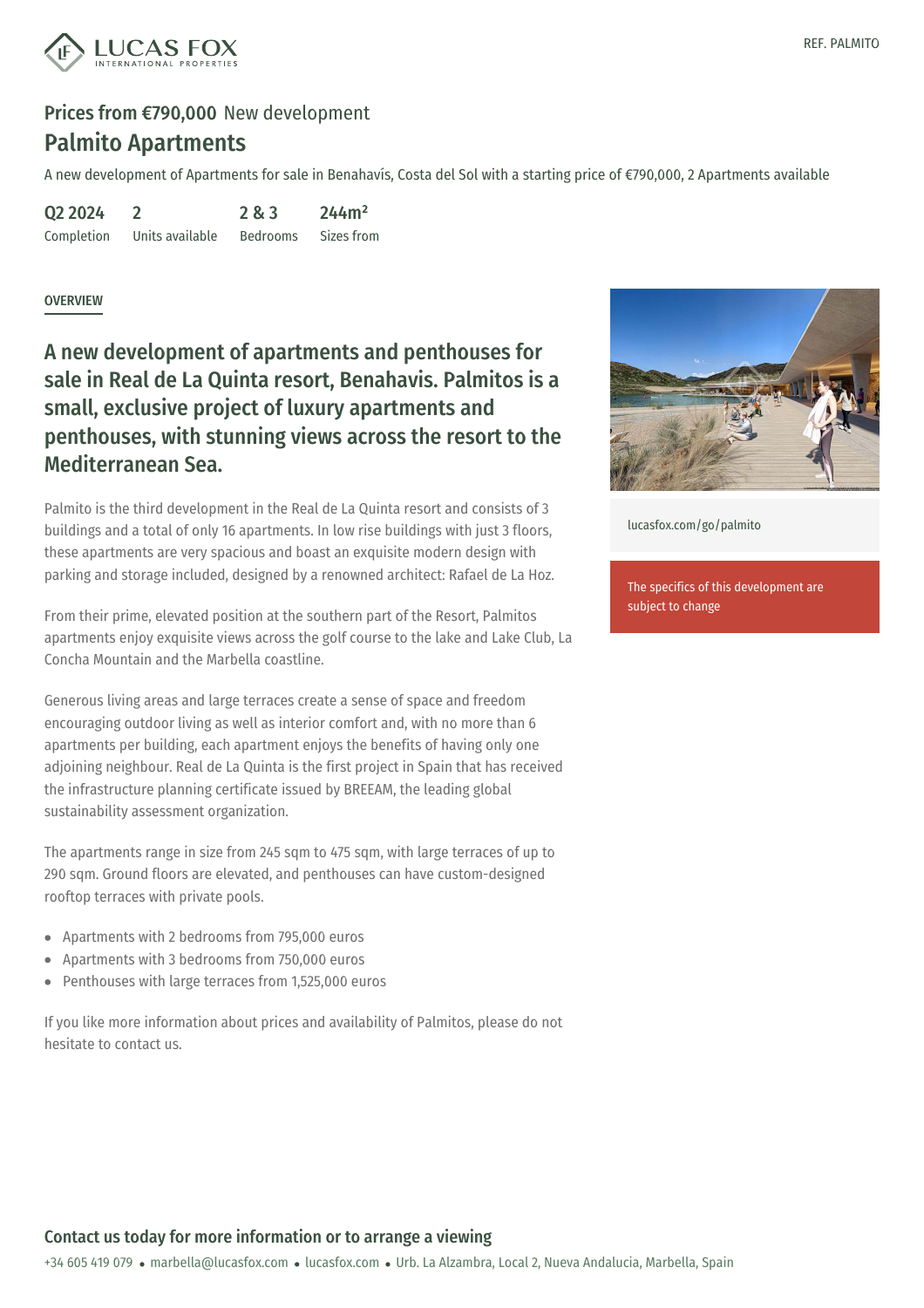

A new development of Apartments for sale in Benahavís, Costa del Sol with a starting price of €790,000, 2 Apartments available

| Q2 2024    |                 | 2 & 3           | 244m <sup>2</sup> |
|------------|-----------------|-----------------|-------------------|
| Completion | Units available | <b>Bedrooms</b> | Sizes from        |

#### UNITS IN THIS DEVELOPMENT

| <b>Type</b> | <b>Status</b> | <b>Floor</b> | <b>Distribution</b>    | Size <sup>1</sup>                             | Rental yield |
|-------------|---------------|--------------|------------------------|-----------------------------------------------|--------------|
| Apartment   | €790,000      | Floor 2      | 3 Bedrooms 2 Bathrooms | $244m^2$ , Terrace 65m <sup>2</sup>           |              |
| Apartment   | €1,615,000    | Floor 2      | 3 Bedrooms 2 Bathrooms | 439m <sup>2</sup> , Terrace 226m <sup>2</sup> |              |